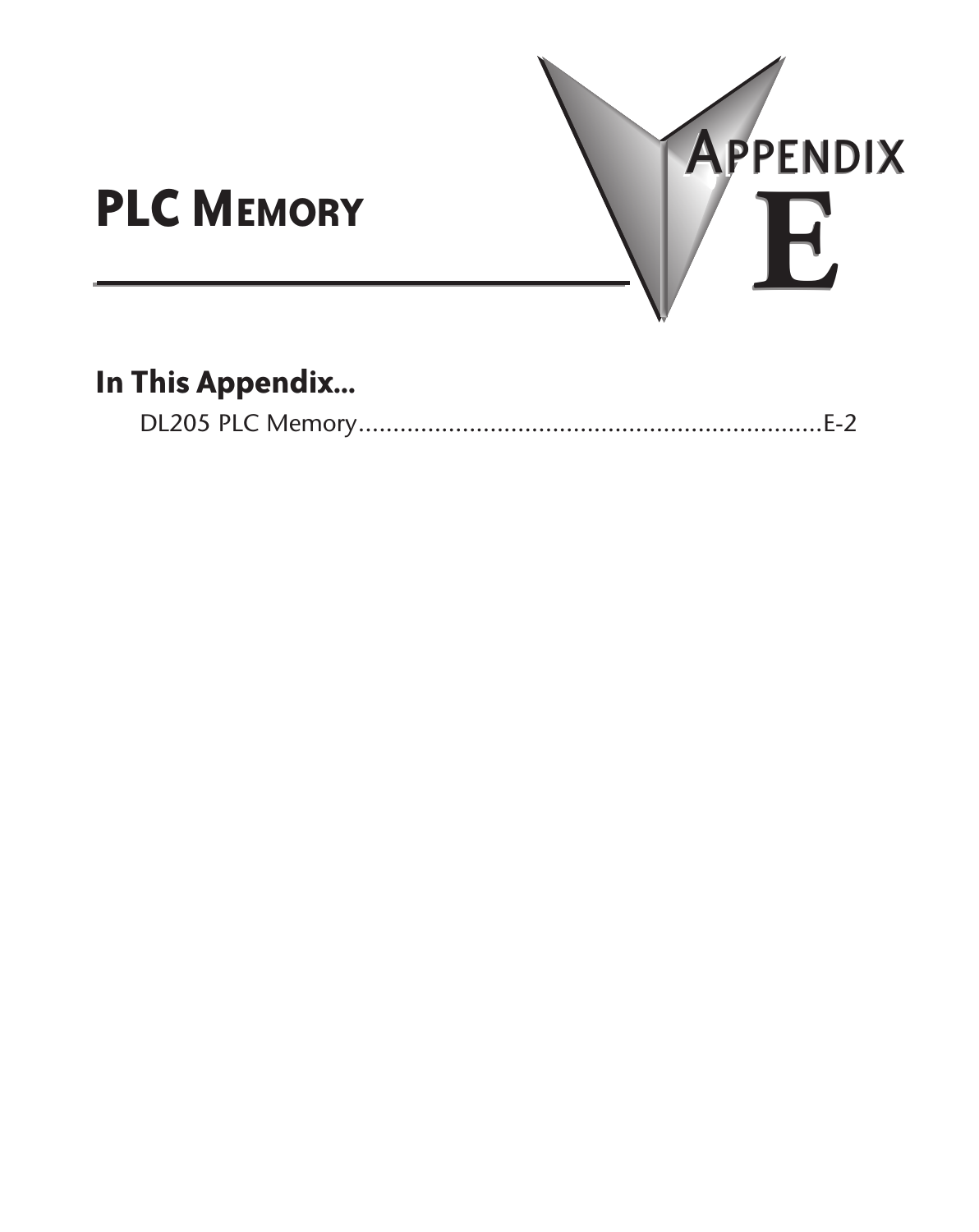## **DL205 PLC Memory**

When designing a PLC application, it is important for the PLC user to understand the different types of memory in the PLC. The DL205 CPUs use two types of memory: RAM and EEPROM. RAM is Random Access Memory and EEPROM is Electrically Erasable Programmable Read Only Memory. The PLC program is stored in EEPROM, and the PLC V-memory data is stored in RAM. There is also a small range of V-memory that can be copied to EEPROM, which will be explained later.

The V-memory in RAM can be configured as either retentive or non-retentive.

Retentive memory is memory that is configured by the user to maintain values through a power cycle or a PROGRAM to RUN transition. Non-retentive memory is memory that is configured by the PLC user to clear data after a power cycle or a PROGRAM to RUN transition. The retentive ranges can be configured with either the Handheld Programmer using AUX57 or *Direct*SOFT (PLC Setup).

The contents of RAM memory can be written to and read from an infinite number of times, but RAM requires a power source to maintain the contents of memory. The contents of RAM are maintained by the internal power supply (5VDC) only while the PLC is powered by an external source, normally 120VAC. When power to the PLC is turned off, the contents of RAM are maintained by a"Super-Capacitor." If the Super-Capacitor ever discharges, the contents of RAM will be lost. The data retention time of the Super-Capacitor backed RAM is 3 weeks maximum, and 4 1/2 days minimum (at  $60^{\circ}$  C). An optional battery, D2-BAT, can be added to maintain RAM retentive memory if the DL230 or DL240 is ever without external power (see Volume I, page 3-14 for a detailed explanation).

The contents of EEPROM memory can be read from an infinite number of times, but there is a limit to the number of times it can be written to (typical specification is 100,000 writes). EEPROM does not require a power source to maintain the memory contents. It will retain the contents of memory indefinitely.

PLC user V-memory is stored in both volatile RAM and non-volatile EEPROM memory. The table below shows the memory areas for each DL205 CPU.

| <b>DL205 Memory Area</b>      |               |                |                                  |                                                                          |  |  |
|-------------------------------|---------------|----------------|----------------------------------|--------------------------------------------------------------------------|--|--|
| <b>PLC Type</b>               | <b>DL230</b>  | <b>DL240</b>   | <b>DL250-1</b>                   | <b>DL260</b>                                                             |  |  |
| <b>Volatile</b><br><b>RAM</b> | V2000 - V2377 | V2000 - V3777  | V1400 - V7377<br>V10000 - V17777 | IV400 - V777<br>V <sub>1400</sub> - V <sub>7377</sub><br>V10000 - V35777 |  |  |
| Non-volatile                  | V4000 - V4177 | IV4000 - V4377 | ٠                                | ۰.                                                                       |  |  |

Data values that must be retained for long periods of time, when the PLC is powered off, should be stored in EEPROM-based V-memory. Since EEPROM is limited to the number of times it can be written to, it is suggested that transitional logic, such as a one-shot, be used to write the data one time, instead on each CPU scan.

Data values that are continually changing or which can be initialized with program logic should be stored in RAM-based V-memory.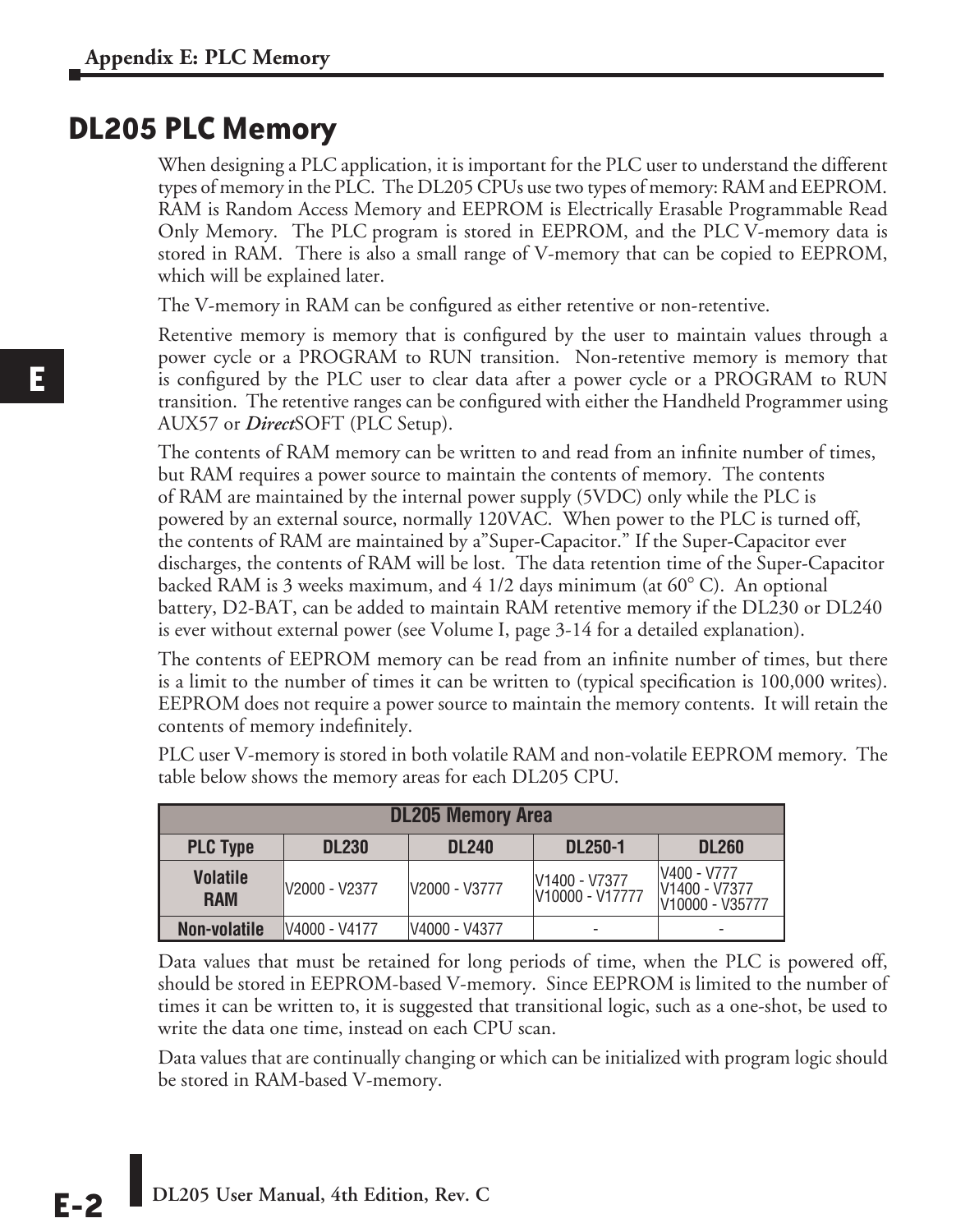## **Non-volatile V-memory in the DL205**

Two types of memory are assigned for the non-volatile V-memory area: RAM and flash ROM (EEPROM). They are sharing the same V-memory addresses; however, **you can only use the MOV instruction, D2-HPP and** *Direct***SOFT to write data to the flash ROM.** When you write data to the flash ROM, the same data is also written to RAM. If you use other instructions, you can only write data to RAM. When you read data from the non-volatile V-memory area, the data is always read from RAM. The following explanation uses the DL240 CPU as an example.



### After a power cycle, the PLC always copies the data in the flash ROM to the RAM.

If you use the instructions except for the MOV instruction to write data into the non-volatile V-memory area, you only update the data in RAM. After a power cycle, the PLC copies the previous data from the flash memory to the RAM, so you may think the data you changed has disappeared. To avoid trouble such as this, we recommend that you use the MOV instruction.



This appears to be previous data returning.